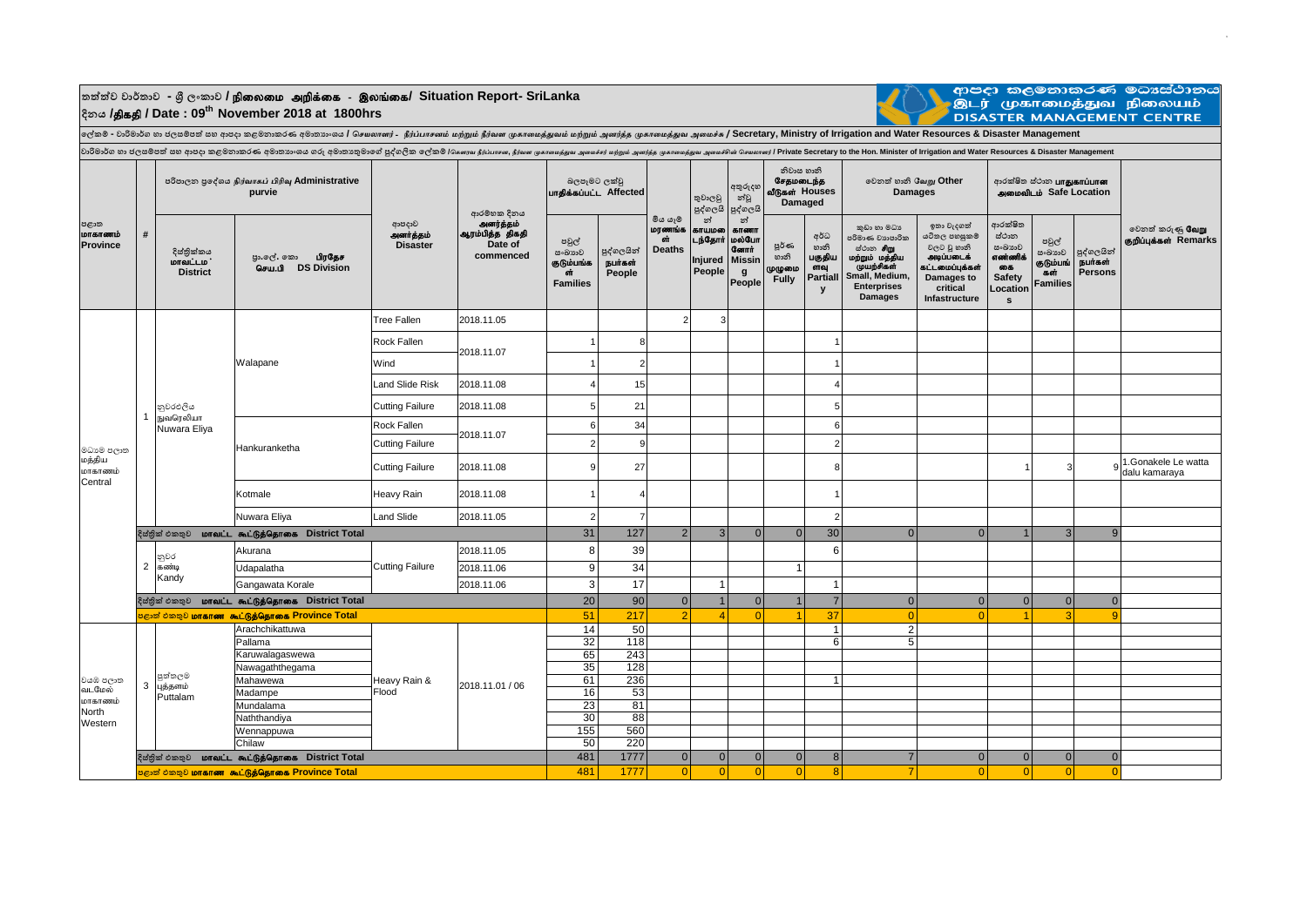|                                                             |                                                            |                                                                                                                               | Koralaipattu North, Vaharai                              |              | 2018.11.06/07 | 2278           | 8462  |                |          |                |                |                |          |                | $5 \,$         | 535            |                | 1. Thaddumunai -<br>Manikka Vinayagar<br>Vidyalaya,<br>2.Uriyankaddu<br>1826 GTMVidyalaya,<br>3.Kaddumurivu GTM<br>Vidyalaya,<br>4.Vammivedduvan GTM<br>Vidyalaya 5.Church<br>Building, Mavadiyodi |
|-------------------------------------------------------------|------------------------------------------------------------|-------------------------------------------------------------------------------------------------------------------------------|----------------------------------------------------------|--------------|---------------|----------------|-------|----------------|----------|----------------|----------------|----------------|----------|----------------|----------------|----------------|----------------|----------------------------------------------------------------------------------------------------------------------------------------------------------------------------------------------------|
|                                                             |                                                            |                                                                                                                               | Koralaipattu West                                        |              |               | 235            | 829   |                |          |                |                |                |          |                |                |                |                |                                                                                                                                                                                                    |
|                                                             |                                                            | මඩකලපුව                                                                                                                       | Koralaipattu                                             | Heavy Rain & |               | 904            | 2926  |                |          |                |                |                |          |                |                | 20             |                | 63 1.RDS Buliding, Nasivanthivu                                                                                                                                                                    |
|                                                             | $\overline{4}$                                             | மட்டக்களப்பு<br>Batticaloa                                                                                                    | Koralaipattu Central                                     | Flood        |               | 303            | 1031  |                |          |                |                |                |          |                |                |                |                |                                                                                                                                                                                                    |
|                                                             |                                                            |                                                                                                                               | Koralaipattu South                                       |              |               | 73             | 289   |                |          |                |                | $\overline{2}$ |          |                |                | 5              |                | 11 1.Multi Purpose, Building                                                                                                                                                                       |
|                                                             |                                                            |                                                                                                                               | <b>Eravur Pattu</b>                                      |              |               | 32             | 120   |                |          |                |                | $\overline{4}$ |          |                |                |                |                |                                                                                                                                                                                                    |
| නැගෙනහිර                                                    |                                                            |                                                                                                                               | Eravur Town                                              |              |               | 485            | 1666  |                |          |                |                | $\overline{2}$ |          |                |                |                |                |                                                                                                                                                                                                    |
| පලාත<br>கிழக்கு                                             |                                                            |                                                                                                                               | Manmunai West                                            |              |               | 929            | 2981  |                |          |                | 5              |                |          |                |                |                |                |                                                                                                                                                                                                    |
| Eastern                                                     |                                                            |                                                                                                                               | Manmunai North                                           |              |               | 18             | 53    |                |          |                |                |                |          |                |                |                |                |                                                                                                                                                                                                    |
|                                                             |                                                            |                                                                                                                               | Kanthankudy                                              |              |               | 207            | 878   |                |          |                |                |                |          |                |                |                |                |                                                                                                                                                                                                    |
|                                                             |                                                            |                                                                                                                               | Manmunai South west                                      |              |               | 223            | 654   |                |          |                |                |                |          |                |                |                |                |                                                                                                                                                                                                    |
|                                                             |                                                            |                                                                                                                               | Manmunai south &EP                                       |              |               | 86             | 294   |                |          |                |                | $\mathbf 1$    |          |                |                |                |                |                                                                                                                                                                                                    |
|                                                             |                                                            |                                                                                                                               | Poratheevu Pattu                                         |              |               | $\overline{2}$ |       |                |          |                |                |                |          |                |                |                |                |                                                                                                                                                                                                    |
|                                                             |                                                            |                                                                                                                               | දිස්තික් එකතුව <b>மாவட்ட கூட்டுத்தொகை District Total</b> |              |               | 5775           | 20187 | $\overline{0}$ | 0        | $\Omega$       | 5 <sub>1</sub> | 10             | $\Omega$ | $\overline{0}$ | 7 <sup>1</sup> | 560            | 1900           |                                                                                                                                                                                                    |
|                                                             |                                                            | තිකුණාමලය<br>தி.மலை<br>Trincomalee                                                                                            | Seruvila                                                 | Flash Flood  |               | 66             | 239   |                |          |                | $\overline{1}$ | $\overline{1}$ |          |                |                |                |                |                                                                                                                                                                                                    |
|                                                             |                                                            |                                                                                                                               | Muthur                                                   |              |               | 29             | 84    |                |          |                |                | $\mathbf{1}$   |          |                |                |                |                |                                                                                                                                                                                                    |
|                                                             |                                                            |                                                                                                                               | Kinniya                                                  |              |               | 874            | 3267  |                |          |                |                | 23             |          |                |                |                |                |                                                                                                                                                                                                    |
|                                                             | 5                                                          |                                                                                                                               | Verugal                                                  |              | 2018.11.06/08 | $\overline{4}$ | 8     |                |          |                |                |                |          |                |                |                |                |                                                                                                                                                                                                    |
|                                                             |                                                            |                                                                                                                               | Town and Gravets                                         |              |               | 49             | 192   |                |          |                |                | $\mathbf{1}$   |          |                |                |                |                |                                                                                                                                                                                                    |
|                                                             |                                                            |                                                                                                                               | Kuchchaveli                                              |              |               | $\sqrt{5}$     | 21    |                |          |                |                |                |          |                |                |                |                |                                                                                                                                                                                                    |
|                                                             |                                                            |                                                                                                                               | Thamabalgamam                                            |              |               | 18<br>1045     | 58    |                |          |                |                |                |          |                | $\overline{1}$ | $\overline{7}$ |                | 25 Palampataru RDS Building                                                                                                                                                                        |
|                                                             |                                                            | දිස්තික් එකතුව <b>மாவட்ட கூட்டுத்தொகை District Total</b><br><mark>පළාත් එකතුව <b>மாகாண</b> கூட்டுத்தொகை Province Total</mark> |                                                          |              |               |                | 3869  | $\overline{0}$ | 0        | 0 <br>$\Omega$ |                | 26             | $\Omega$ | $\overline{0}$ | 1              | $\overline{7}$ | 25             |                                                                                                                                                                                                    |
|                                                             |                                                            |                                                                                                                               |                                                          |              |               | 6820           | 24056 | $\Omega$       | $\Omega$ |                | 6              | 36             | $\Omega$ | $\Omega$       | 8 <sup>1</sup> | 567            | 1925           |                                                                                                                                                                                                    |
| උතුරුමැද<br>පලාක<br>வடமத்திய<br>மாகாணம்<br>North<br>Central |                                                            | පොලොන්නරුව<br>6 பொலன்னறுவை                                                                                                    | Thamankaduwa                                             | Minor Flood  | 2018.11.06    | 14             | 53    |                |          |                |                |                |          |                |                |                |                |                                                                                                                                                                                                    |
|                                                             |                                                            | Polonnaruwa                                                                                                                   | Welikanda                                                |              |               | 28             | 93    |                |          |                |                |                |          |                |                |                |                |                                                                                                                                                                                                    |
|                                                             |                                                            |                                                                                                                               | දිස්තික් එකතුව <b>மாவட்ட கூட்டுத்தொகை District Total</b> |              |               | 42             | 146   | $\overline{0}$ | 0        | 0              | 0              | $\overline{0}$ | $\Omega$ | 0              | $\Omega$       | $\overline{0}$ | $\overline{0}$ |                                                                                                                                                                                                    |
|                                                             |                                                            | අනුරාධපුර<br>7 அ.முரம;                                                                                                        | Nuwara Gampalatha East                                   | Flood        | 2018.11.07    | 29             | 98    |                |          |                |                |                |          |                |                |                |                |                                                                                                                                                                                                    |
|                                                             |                                                            | Anuradhapura                                                                                                                  | Nuwara Gampalatha Central                                |              |               | $\mathbf{3}$   | 11    |                |          |                |                |                |          |                |                |                |                |                                                                                                                                                                                                    |
|                                                             |                                                            | දිස්තික් එකතුව <b>மாவட்ட கூட்டுத்தொகை District Total</b>                                                                      |                                                          |              |               |                | 109   | 0              | 0        | 0              | 0              | $\overline{0}$ | 0        | 0              | 0              | 0              | $\overline{0}$ |                                                                                                                                                                                                    |
|                                                             | <mark>පළාත් එකතුව மாகாண கூட்டுத்தொகை Province Total</mark> |                                                                                                                               |                                                          |              |               | 74             | 255   | $\overline{0}$ | 0        | 0              | 0              | $\overline{0}$ | 0        | 0              | 0              | 0              | $\overline{0}$ |                                                                                                                                                                                                    |

3